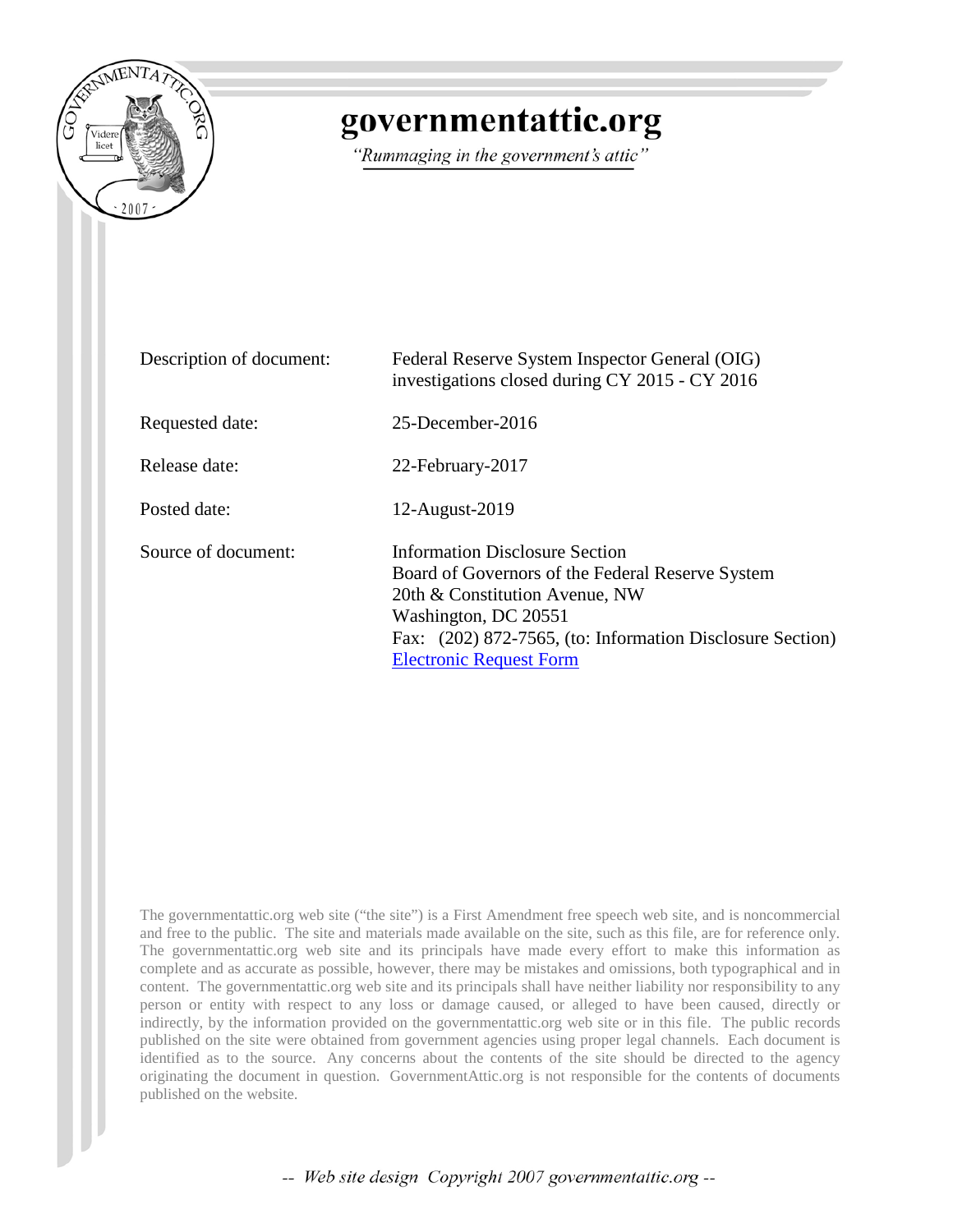

## BOARD OF GOVERNORS OF THE **FECERAL RESERVE SYSTEM WASHINGTON,** •**. C. <sup>20551</sup>**

ADDRESS OFFICIAL CORRESPONDENCE<br>TO THE BOARD

February 22, 2017

Re: *Freedom of Information Act Request No. F-2017-0066* 

This is in response to your e-mail message dated December 25, 2016, and received by the Board's Freedom of Information Office on December 27, 2016. Pursuant to the Freedom of Information Act ("FOIA"), 5 U.S.C. § 552, with respect to the Board's Office of the Inspector General ("OIG"), you request:

A copy or printout of the list of Federal Reserve System OIG investigations closed during calendar year 2015 and calendar year 2016.

Staff searched Board records and made suitable inquiries with OIG staff but did not locate any records responsive to your request. Please note that the FOIA does not require the creation of records in response to an individual's request for information. However, as a courtesy, OIG staff have compiled the requested information for release to you. The Board's Freedom of Information Office will provide you with the document you seek under separate cover. Your request, therefore, is granted in full.<sup>1</sup>

Very truly yours,

Margaret M Shonts

Margaret McCloskey Shanks Deputy Secretary of the Board

 $<sup>1</sup>$  If you have any questions regarding the processing of your request, you may contact our FOIA</sup> liaison at 202-452-2200 for assistance.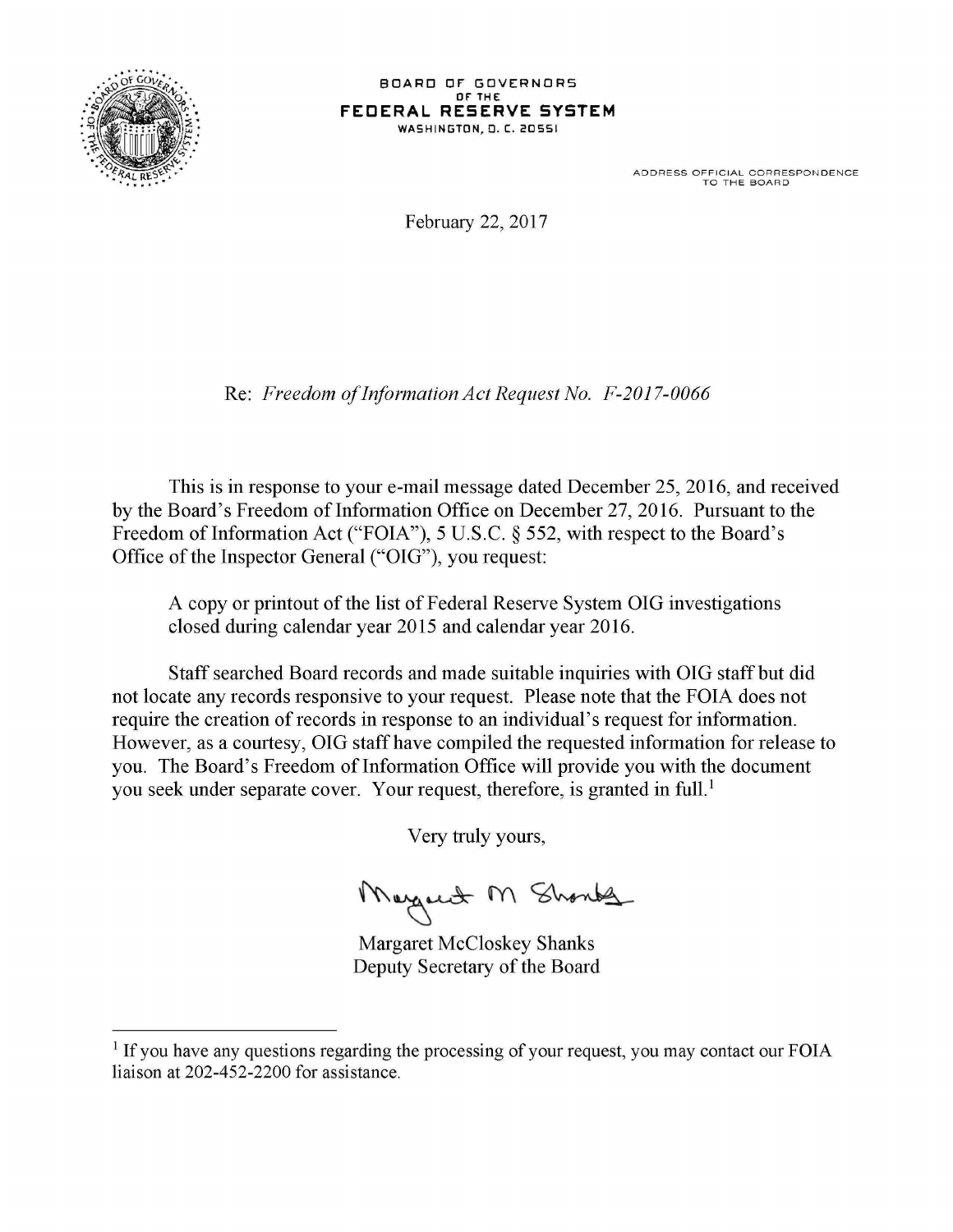

## **OFFICE OF INSPECTOR GENERAL**

BOARD OF GOVERNORS OF THE FEDERAL RESERVE SYSTEM CONSUMER FINANCIAL PROTECTION BUREAU WASHINGTON, DC 20551

## **Closed Investigations: 2015 and 2016**

| <b>Number</b>  | <b>Date Opened</b> | <b>Date Closed</b> | <b>Case Name</b>                |
|----------------|--------------------|--------------------|---------------------------------|
| 1              | 10/6/2010          | 3/5/2016           | Alleged Fraud Bank Insider      |
| $\overline{2}$ | 5/23/2012          | 6/22/2016          | Alleged Fraud Bank Insider      |
| 3              | 2/10/2014          | 9/21/2016          | <b>Alleged Fraudulent Loans</b> |
| $\overline{4}$ | 7/11/2012          | 2/17/2016          | Alleged Fraud Bank Insider      |
| 5              | 5/7/2014           | 4/18/2016          | Alleged Fraud Bank Insider      |
| 6              | 5/9/2013           | 4/4/2016           | Alleged Fraud Bank Insider      |
| $\overline{7}$ | 11/22/2013         | 10/31/2016         | Alleged Fraud Bank Insider      |
| 8              | 8/26/2014          | 11/30/2016         | <b>Advance Fee Scheme</b>       |
| 9              | 9/11/2014          | 11/28/2016         | Alleged Fraud Bank Insider      |
| 10             | 11/19/2014         | 6/20/2016          | <b>Employee Misconduct</b>      |
| 11             | 6/4/2015           | 4/4/2016           | Alleged Fraud Bank Insider      |
| 12             | 10/2/2015          | 5/25/2016          | Alleged Fraud Bank Insider      |
| 13             | 4/1/2015           | 9/22/2016          | <b>Employee Misconduct</b>      |
| 14             | 12/14/2015         | 9/29/2016          | Advance Fee Scheme              |
| 15             | 7/26/2015          | 9/15/2015          | <b>Employee Misconduct</b>      |
| 16             | 8/28/2015          | 8/08/22016         | <b>Employee Misconduct</b>      |
| 17             | 8/3/2015           | 1/28/2016          | <b>Employee Misconduct</b>      |
| 18             | 8/19/2015          | 3/23/2016          | Alleged Fraud Bank Insider      |
| 19             | 8/24/2015          | 9/23/2016          | <b>Employee Misconduct</b>      |
| 20             | 9/9/2015           | 9/8/2016           | <b>Employee Misconduct</b>      |
| 21             | 4/7/2016           | 8/13/2016          | <b>Employee Misconduct</b>      |
| 22             | 4/7/2016           | 8/22/2016          | <b>Employee Misconduct</b>      |